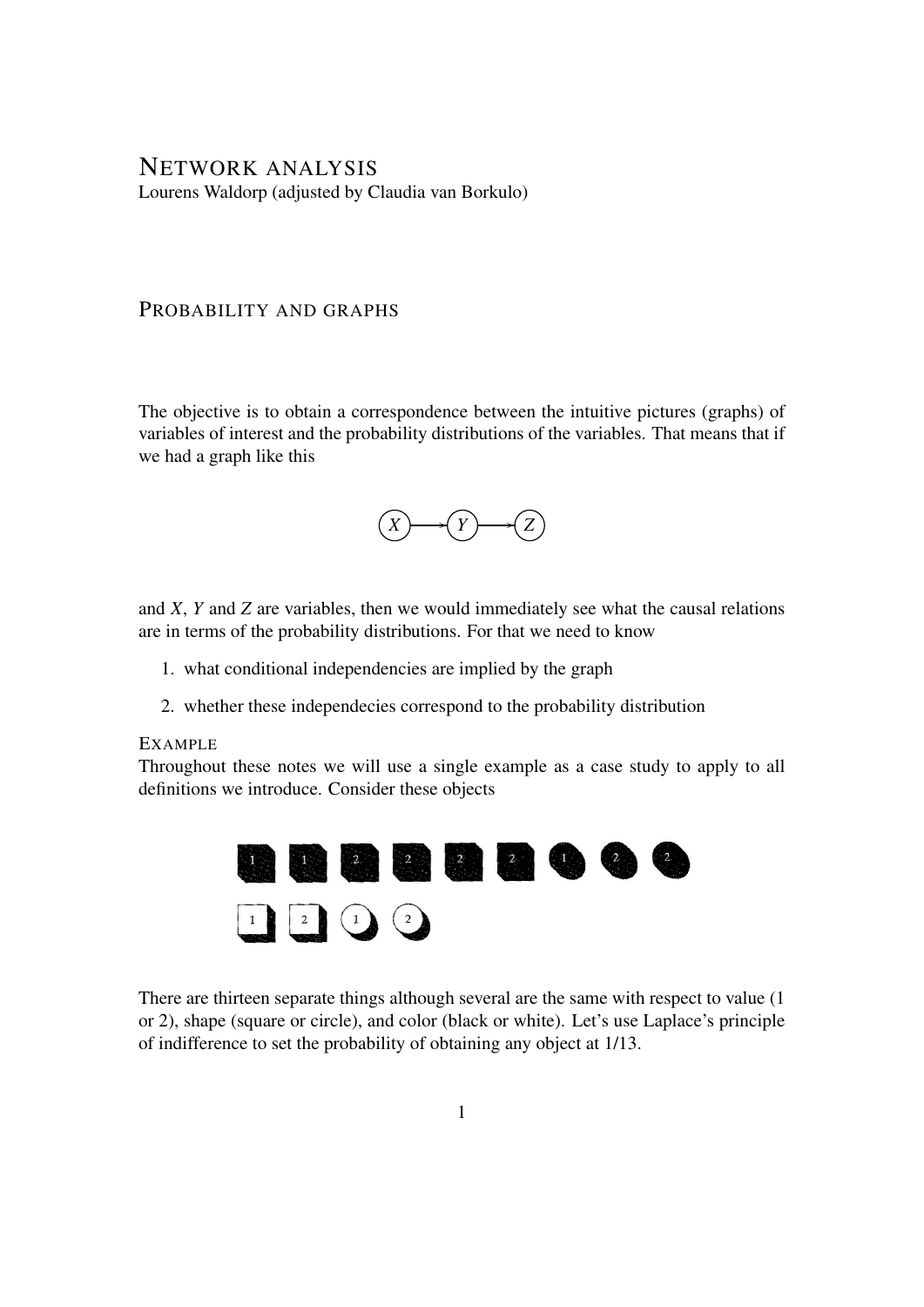#### AXIOMATIC PROBABILITY

Probability can be interpreted in several ways: frequentist, Bayesian, propensity. However, from a mathematical point of view, i.e. not considering semantics, probability can be defined in terms of a function that satisfies certain conditions, called axioms. These axioms were defined by Kolmogorov in 1933 as part of a solution to one of Hilberts famous 23 problems in mathematics from his address in 1900 in Paris (Hilbert, 1900).

### Kolmogorov axioms (finite version)

Let  $\Omega$  be a sample space with *n* distinct elements elements

$$
\Omega = \{x_1, x_2, \ldots, x_n\}.
$$

An event *X* is a subset of  $\Omega$ ;  $X = \{x_1, x_3\}$  for example. Two events *X* and *Y* are disjunctive iff its intersection is  $X \cap Y = \phi$ . A function P that assigns to each event  $X \in \Omega$  a real number is called a probability function on the set of subsets of Ω iff for *P*

- (1)  $0 \leq P(X) \leq 1$
- (2)  $P$ (Ω) = 1
- (3) for *X* and  $Y \subset \Omega$  such that  $X \cap Y = \phi$

$$
P(X \cup Y) = P(X) + P(Y)
$$

If an event contains a single element  $x_i$  then this event is an elementary event. And so, if  $X = \{x_1\}$  and  $Y = \{x_3\}$  are elementary events, then  $X \cap Y = \phi$  and

$$
P(X \cup Y) = P(X) + P(Y) = P(\lbrace x_1 \rbrace) + P(\lbrace x_3 \rbrace)
$$

*Example*. These axioms can be verified for our sample space of objects. In our example an elementary event is a single object. So if we number each element in Fig. from  $x_1$ to  $x_{13}$ , then  $\Omega = \{x_1, \ldots, x_{13}\}$ . Since two elementary events are disjunctive, that is the objects are different things, so  $\{x_1\} \cap \{x_2\} = \phi$ . Then we have by (3)

$$
P(x_1 \cup x_2) = P(x_1) + P(x_2) = \frac{1}{13} + \frac{1}{13} = \frac{2}{13}.
$$

And since

$$
\Omega = \bigcup_{i=1}^{13} x_i
$$

we have that

$$
P(\Omega) = P(\cup_{i=1}^{13} x_i) = 1.
$$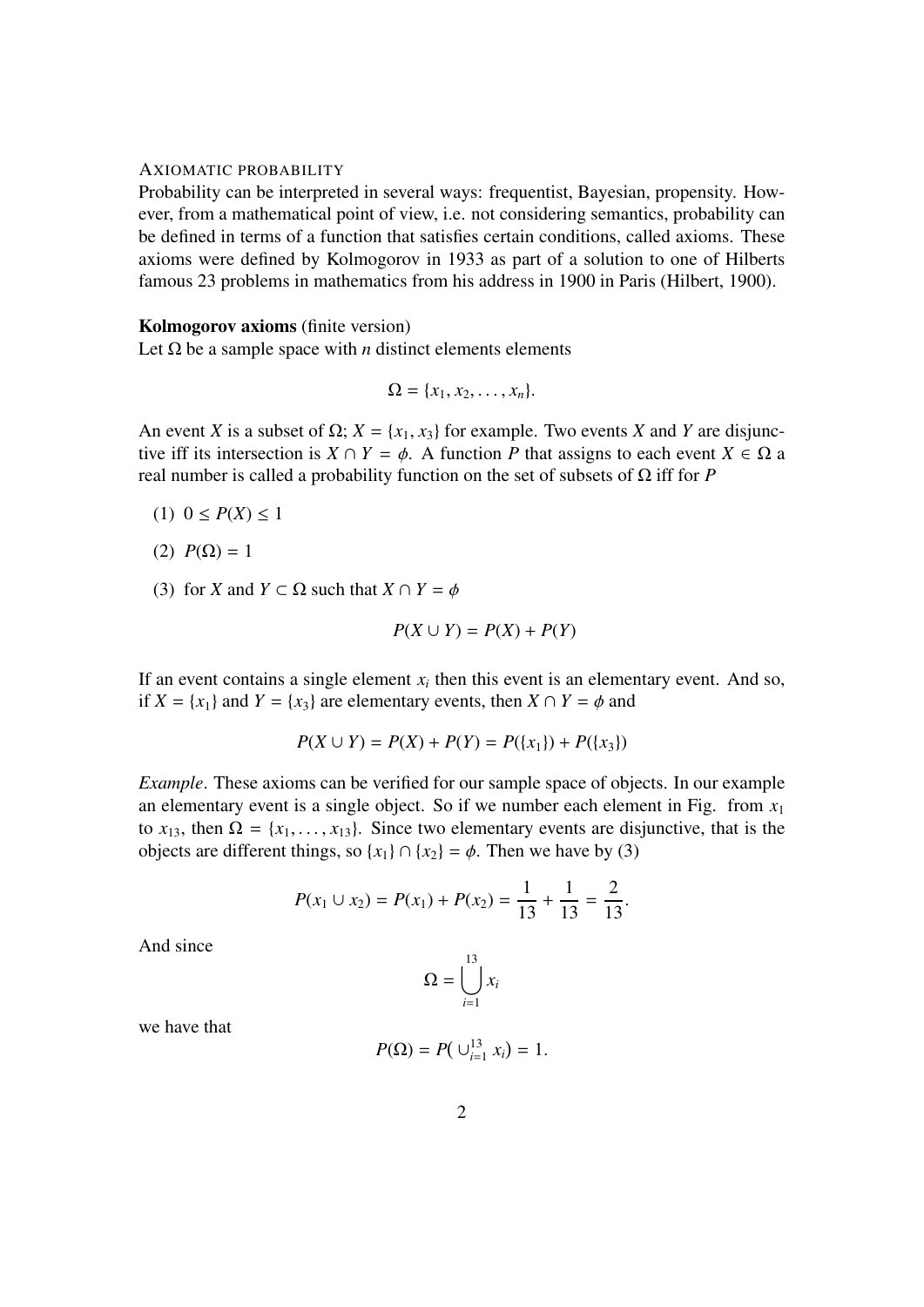Let's define three events for our example: *X* for value, *Y* for shape, and *Z* for color. That is

> $X = 1$ : all objects containing 1  $X = 2$ : all objects containing 2  $Y = s$ : all square objects  $Y = c$ : all circular objects  $Z = w$ : all white objects  $Z = b$ : all black objects

If we consider  $X = 1$ , then we have 5 objects (disregarding shape and color) out of thirteen. So

$$
P(X=1) = \frac{5}{13}
$$

A probability of a combination of events, a conjunction, is called a joint probability. For example, the probability of  $\{X = 1, Y = s, Z = b\}$  is a joint probability and is in this case

$$
P(\{X=1, Y=s, Z=b\})=\frac{2}{13}.
$$

It is then immediately clear what we did to get to the probability of  ${X = 1}$ , we disregarded, or collapsed, or marginalized over the other two variables *X* and *Z*. So,

$$
P(X = 1) = \sum_{Y=s,c} \sum_{Z=w,b} P(X = 1, Y = y, Z = z)
$$
  
=  $P(X = 1, Y = s, Z = w) + P(X = 1, Y = c, Z = w)$   
+  $P(X = 1, Y = s, Z = b) + P(X = 1, Y = c, Z = b)$   
=  $\frac{1}{13} + \frac{1}{13} + \frac{2}{13} + \frac{1}{13}$   
=  $\frac{5}{13}$ .

# CONDITIONAL PROBABILITY AND INDEPENDENCE

Conditional probability satisfies itself Kolmogorov's axioms and so is itself a probability function. It can therefore be considered as a probability with a 'new' reference universe. The new universe is the limitation of the variable of interest to another variable, the variable that is being conditioned on. This can be seen in the Venn diagram below.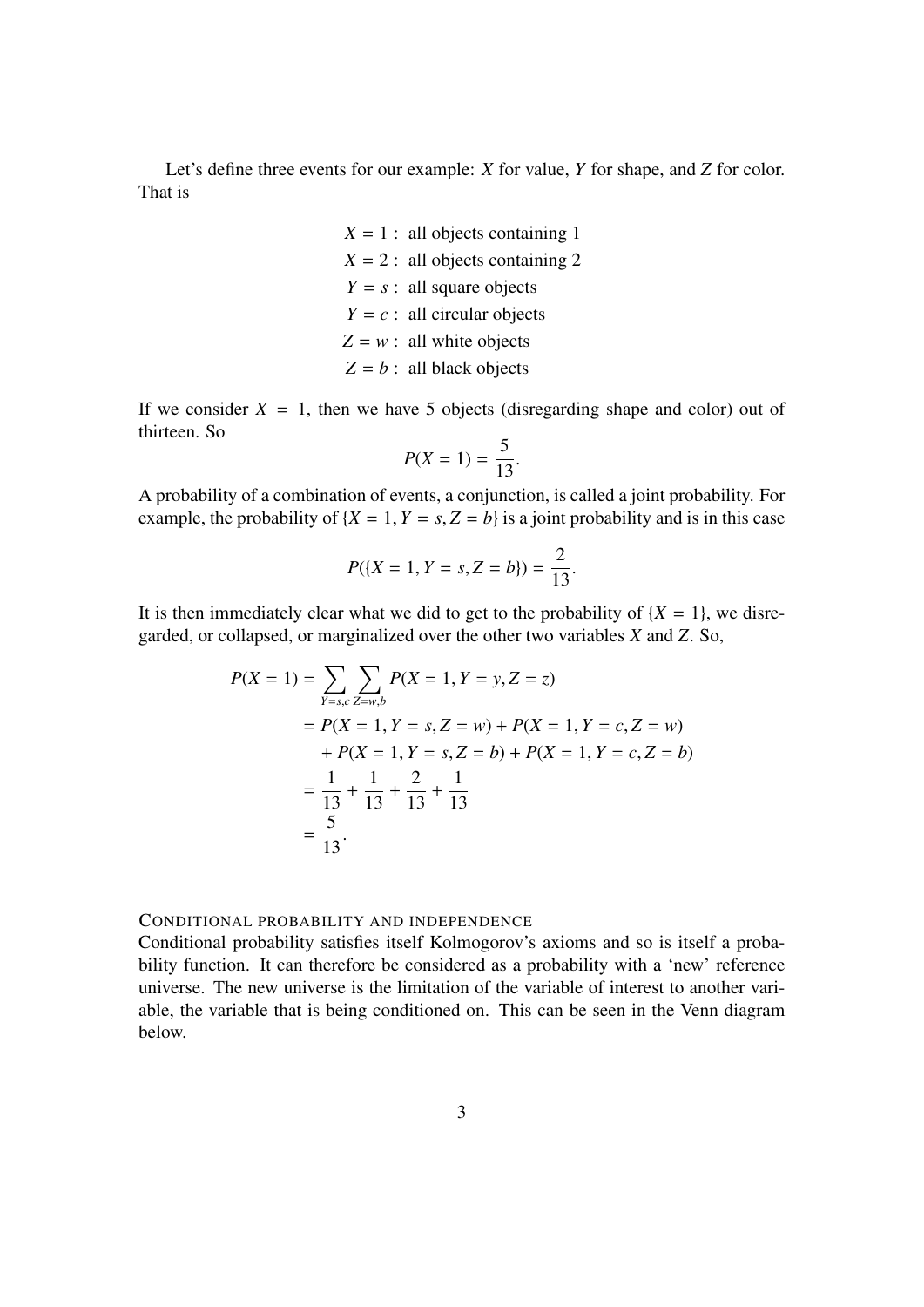

If *Y* were conditioned on, then *Y* is the new universe.

### Conditional probability

For two events *X* and *Y*, the conditional probability of  $X = x$  given  $Y = y$ , for  $P(y) > 0$ , is defined as

$$
P(x \mid y) = \frac{P(x, y)}{P(y)}
$$

*Example*. Consider the same events *X* and *Y* as above. If we are interested in the event  $X = 1$  given that  $Y = s$ , then we require the joint probability of  $X = 1$  and  $Y = s$  and the probability of  $Y = s$ . The probability of  $Y = s$  is the number of square objects divided by the number of objects, that is

$$
P(Y=s)=\frac{8}{13}.
$$

The conjunction of  $X = 1$  and  $Y = s$  refers to the objects that are both valued 1 and are square. So

$$
P(X = 1, Y = s) = \frac{3}{13}.
$$

Then

$$
P(X = 1 | Y = s) = \frac{3/13}{8/13} = \frac{3}{8}.
$$

It can be seen here that the conditional probability considers the possible objects of  $Y = s$  as the new universe.  $Y = s$  contains 8 elements, all objects that are square disregarding the other two features.

The conditional probability behaves like a normal probability (and in fact is a probability function). One of the properties is that marginalizing (summing over all possible values of) the variable of interest, will yield a probability of 1, as in a unconditional probability. Suppose we marginalize over *X* given that  $Y = s$ . Then

$$
\sum_{X=1,2} P(X \mid Y=s) = \frac{P(X=1, Y=s)}{P(Y=s)} + \frac{P(X=2, Y=s)}{P(Y=s)}
$$

$$
= \frac{3/13}{8/13} + \frac{5/13}{8/13} = \frac{3}{8} + \frac{5}{8} = 1
$$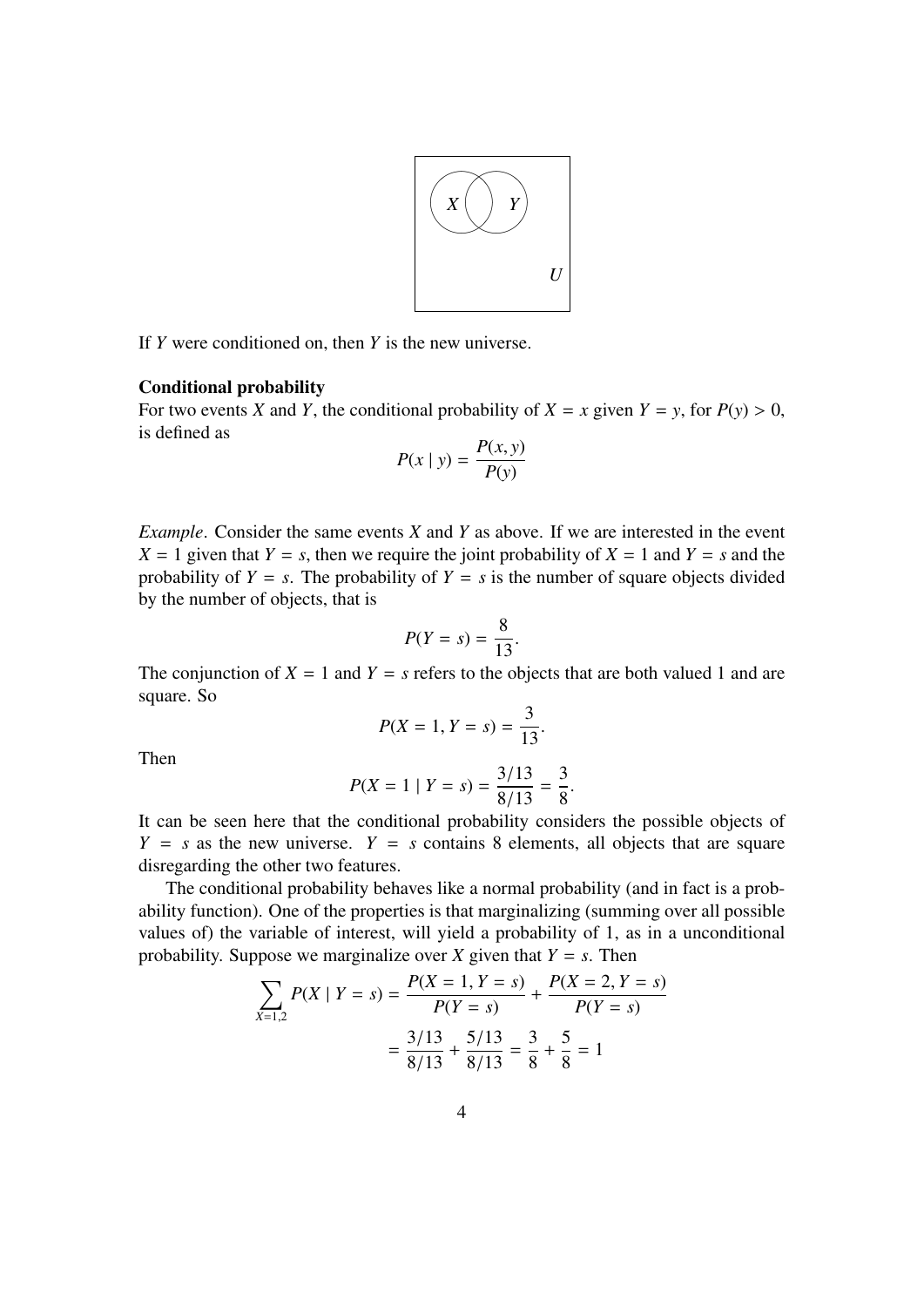# Chain rule

The joint probability of 3 variables *X*, *Y*, and *Z*,  $P(x, y, z)$ , permits the factorization

$$
P(x, y, z) = P(x)P(y | x)P(z | x, y)
$$

This is easily seen to be true, because, using the definition of conditional distribution

$$
P(x)P(y \mid x)P(z \mid x, y) = P(x)\frac{P(y, x)}{P(x)}\frac{P(z, x, y)}{P(x, y)} = P(x, y, z)
$$

The chain rule can be shown to hold for any number *n* of random variables by induction on *n*.

*Example*. Suppose we would like to know the joint probability of  $X = 1$ ,  $Y = c$ , and  $Z = w$ , then we know by counting the objects that

$$
P(X = 1, Y = c, Z = w) = \frac{1}{13},
$$

because there is one such object. Using the (conditional) probabilities

$$
P(X = 1) = \frac{5}{13}
$$

$$
P(Y = c | X = 1) = \frac{2/13}{5/13}
$$

$$
P(Z = w | X = 1, Y = c) = \frac{1/13}{2/13}
$$

we have

$$
P(X = 1)P(Y = c | X = 1)P(Z = w | X = 1, Y = c) = \frac{5}{13} \cdot \frac{2}{5} \cdot \frac{1}{2} = \frac{1}{13}
$$

#### Bayes rule

For two events *X* and *Y* with neither  $P(x) = 0$  nor  $P(y) = 0$ , the inverse probability of  $P(y | x)$  is *P*(*y* | *x*)*P*(*x*)

$$
P(x | y) = \frac{P(y | x)P(x)}{P(y)}, \quad P(y) = \sum_{X=x} P(y, x)
$$

*Example*. Suppose we would like to know the joint probability of conditional probability of  $X = 1$  given  $Y = c$ , but we have the inverse of this. That is, we know that  $P(Y = c |$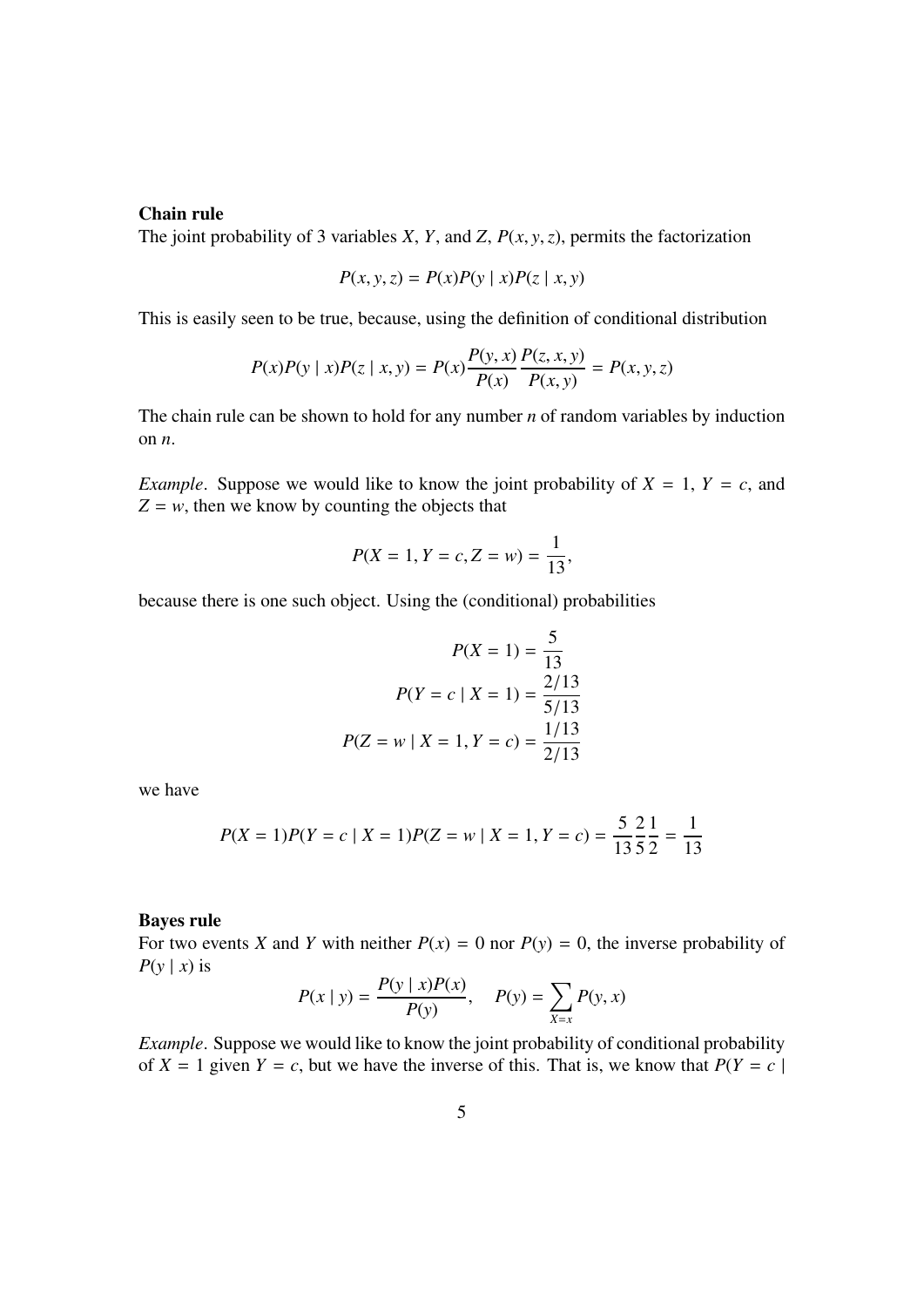$X = 1$  = 2/5 and  $P(X = 1) = 5/13$ , then we can use Bayes rule to get  $P(X = 1 | Y = c)$ . This is done by

$$
P(X = 1 | Y = c) = \frac{P(Y = c | X = 1)P(X = 1)}{P(Y = c)} = \frac{(2/5)(5/13)}{5/13} = \frac{2}{5}
$$

Note that  $P(Y = c) = \sum_{x=1,2} P(Y = c, X = x)$  and that  $P(Y = c, X = 1) = P(Y = c | X = 1)P(Y = 1)$  so together with  $P(Y = c | X = 2)$  and  $P(Y = 2)$  all information is available. 1)*P*(*X* = 1), so together with *P*(*Y* = *c* | *X* = 2) and *P*(*X* = 2) all information is available.

#### Independence

Two events *X* and *Y* are (statistically) independent iff one of the following holds

- 1. if  $P(x) \neq 0$  and  $P(y) \neq 0$  then  $P(x | y) = P(x)$ .
- 2.  $P(x) = 0$  or  $P(y) = 0$ .

The first part is the interesting one, the second part is required for completeness (why?). In words, independence means that the probability of  $X = x$  occurring does not depend on the value of *Y*. Given the definition of conditional probability, it follows directly that if  $X = x$  and  $Y = y$  are independent, then

$$
P(x) = P(x | y) = \frac{P(x, y)}{P(y)} = \frac{P(x)P(y)}{P(y)}
$$

*Example*. The events  $X = 1$  and  $Y = s$  are not independent because

$$
P(X = 1 | Y = s) = \frac{3/13}{8/13} = \frac{3}{8}
$$

$$
P(X = 1) = \frac{5}{13}
$$

The concept of independence can be extended to include more than two variables. This is referred to as conditional independence.

#### Conditional independence

The events *X* and *Y* are conditionally independent given *Z* with  $P(z) \neq 0$  iff one of the following holds

- 1.  $P(x | y, z) = P(x | z)$  and  $P(x | z) \neq 0$  and  $P(y | z) \neq 0$
- 2.  $P(x | z) = 0$  or  $P(y | z) = 0$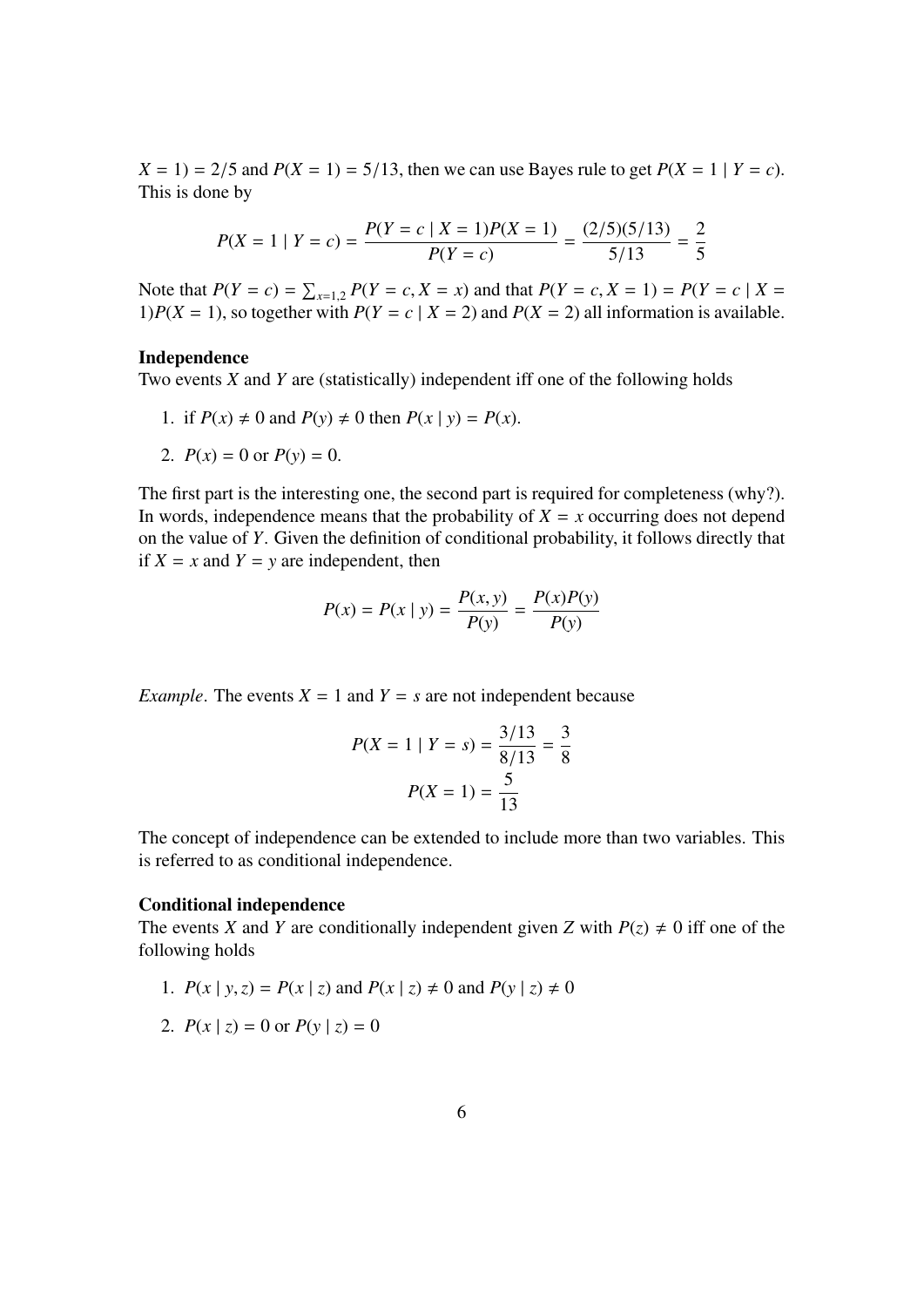*Example*. The events  $X = 1$  and  $Y = s$  are conditionally independent given  $Z = b$ . This can be verified by considering the different probabilities according to the definition

$$
P(X = 1 | Z = b) = \frac{3}{9} = \frac{1}{3}
$$

$$
P(X = 1 | Y = s, Z = b) = \frac{2}{6} = \frac{1}{3}
$$

The principle of a new universe still applies, as you can see from the example. Only now the new universe in the conditional probability is determined by two (or more in general) variables.

To determine whether the variables *X* and *Y* are conditionally independent given *Z* we need to determine the probabilities for all values each of *X*, *Y* and *Z* can assume. So, we have a table of probabilities as follows

| $\boldsymbol{\mathcal{X}}$ | y              | Z. | P(x   y, z) | P(x   z) |
|----------------------------|----------------|----|-------------|----------|
| 1                          | S              | h  | 1/3         | 1/3      |
| 2                          | S              | h  | 2/3         | 2/3      |
| 1                          | $\mathcal{C}$  | h  | 1/3         | 1/3      |
| 2                          | $\overline{c}$ | h  | 2/3         | 2/3      |
| 1                          | S.             | w  | 1/2         | 1/2      |
| 2                          | $\mathcal{S}$  | w  | 1/2         | 1/2      |
| 1                          | $\mathcal{C}$  | w  | 1/2         | 1/2      |
| 2                          | $\mathcal{C}$  | w  | 1/2         | 1/2      |
|                            |                |    |             |          |

So, knowledge of being square or circle is irrelevant to whether the object has value 1 or 2 given that you know that its color is black or white. Conditional independence has become very important in statistics and has its own notation, due to Dawid. If two events *X* and *Y* are conditionally independent given *Z* then this is written as

$$
(X \perp\!\!\!\perp Y \mid Z)_P \quad \text{iff} \quad P(x \mid y, z) = P(x \mid z)
$$

The subscript *P* is there to indicate that the conditional independence is true in the probability distribution. To show conditional independence it is sometimes convenient to rewrite the probability statement.

$$
P(x | y, z) = P(x | z) \quad \Leftrightarrow \quad P(x, y | z) = P(x | z)P(y | z)
$$

# GRAPHS

A graph is a combination of two sets: a set *V* of vertices or nodes and a set *E* of edges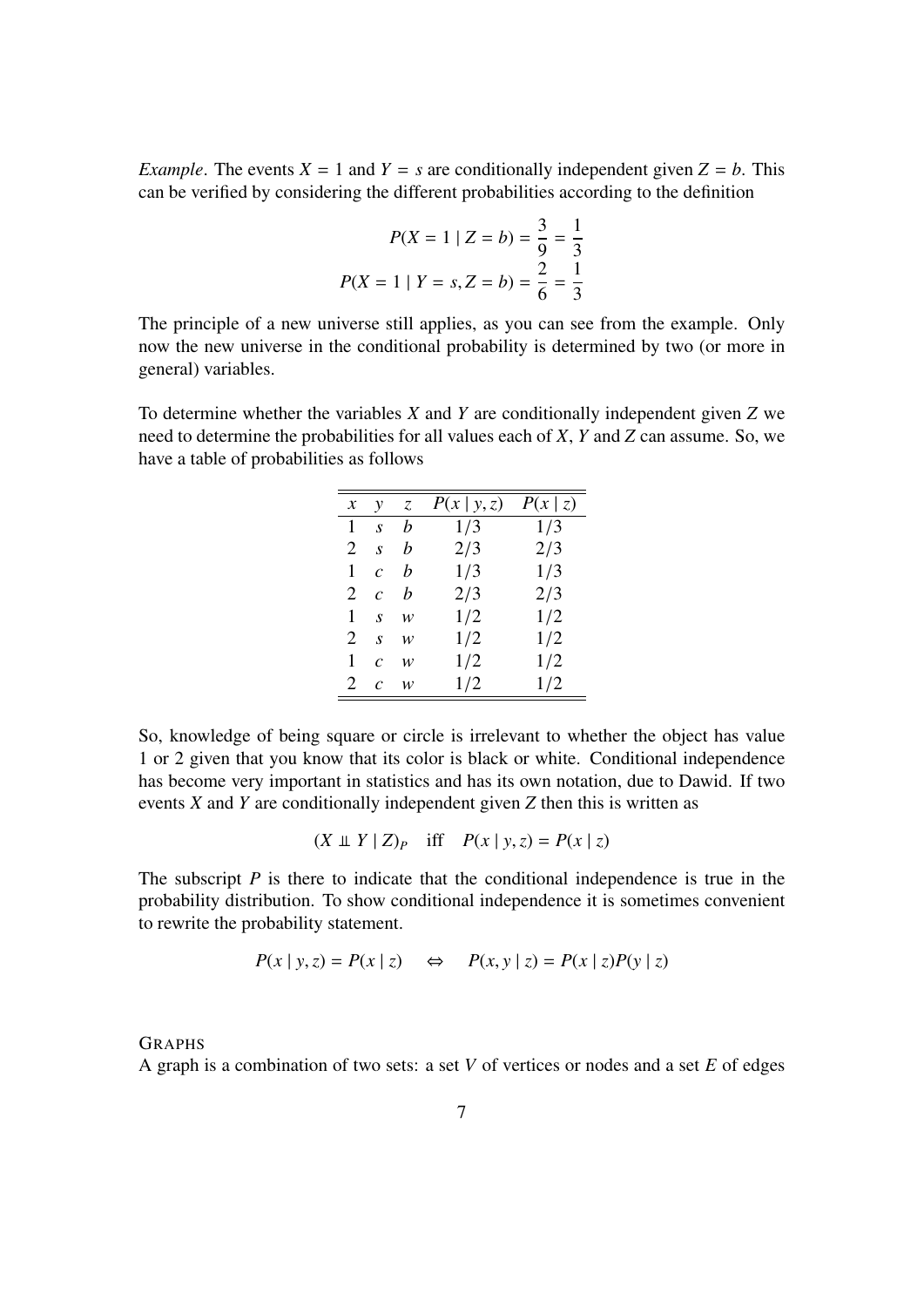or links. The set *V* contains variables; in the case of probabilistic inference it contains random variables. These could, for instance, be the set of random variables from the example, *X*, *Y*, and *Z*. The set *E* contains ordered pairs indicating a link between two variables in *<sup>V</sup>*. For instance, (*X*, *<sup>Y</sup>*) refers to an arrow (directed edge) from *<sup>X</sup>* to *<sup>Y</sup>*, as in  $X \rightarrow Y$ . Two examples of directed graphs are given in Fig 1. A directed path is a set of edges that follows the direction of the edges. In the graph  $G_2$  of Fig 1, for example, a directed path is the set  $\{(X, Y), (Y, Z)\}.$ 

# Directed acyclic graph

The combination  $(V, E)$  is referred to as a directed acyclic graph (DAG) iff

- (i) there are only directed edges (arrows) in *E*, and
- (ii) there is no directed path such that the first node is the same as the last, i.e. there are no loops.

For example, the graph  $G_2$  with  $V = \{X, Y, Z\}$  is cyclic if its edge set would also contain  $(Z, X)$ .



Figure 1: Two DAGs  $G_1$  and  $G_2$  with edge sets  $E_1 = \{(X, Y), (X, Z)\}$  and  $E_2 =$ {(*X*, *<sup>Y</sup>*), (*Y*, *<sup>Z</sup>*)}. Behalve hier en in de paragraaf hieronder wordt er daarna gerefereerd naar het voorbeeld  $X \rightarrow Z \rightarrow Y$ . Misschien beter als ook hier en in paragraaf hieronder uitgaan van  $X \rightarrow Z \rightarrow Y$ ?

Kinship is used to refer to topological structure in graphs. So, the parents refer to adjacent nodes at the tail end of the arrows. In  $G_1$  the parent of *Y* is *X*, and in  $G_2$  the parent of *Z* is *Y*. Descendants are nodes that are at the head end of the arrow. So, in  $G_1$ , *Y* is a descendant (and a child) of *X* and *Z* is also a descendant of *X* (but not a child).

GRAPHICAL MODELS: COMBINING PROBABILITY DISTRIBUTIONS AND GRAPHS In the example, we established already that *X* and *Y* are independent given *Z*, that is we have that

$$
(X \perp\!\!\!\perp Y \mid Z)_P.
$$

From the definition of the notation, we know that the joint distribution of the three variables is

$$
P(x, y, z) = P(x)P(z | x)P(y | z) \quad \Leftrightarrow \quad P(y | x, z) = P(y | z)
$$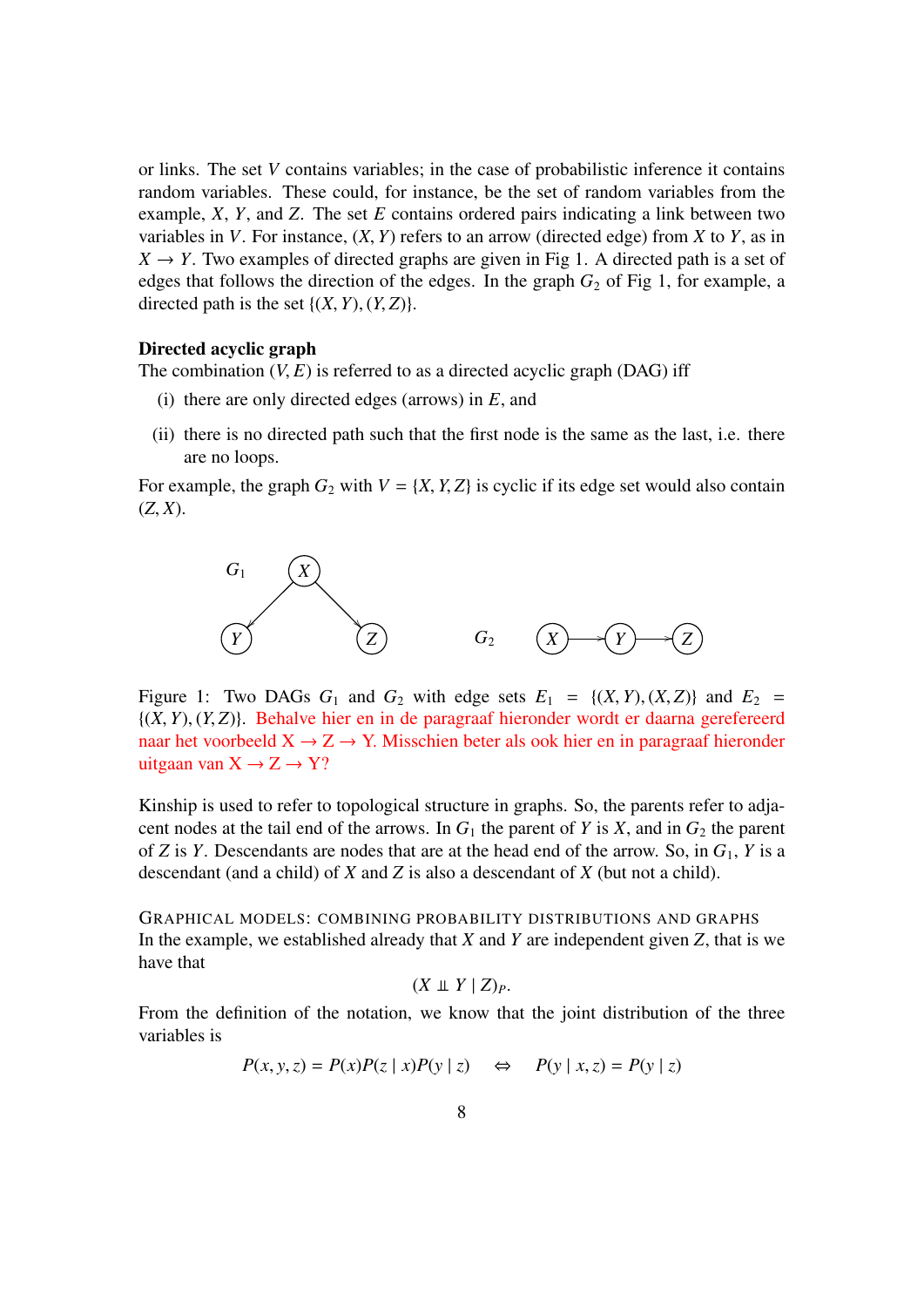What we want is a graph to represent this conditional independence relation between variables. If there is correspondence, then this conditional independence can be read off from a graph, like this one



In that case we write

 $(X \perp Y \mid Z)$ <sub>*G*</sub>,

where the subscript *G* now indicates that the graph represents the conditional independence. So, now we associate the independence in the probability distribution  $(X \perp Y)$  $Z$ )*P* with  $(X \perp Y | Z)$ <sub>G</sub>. The probability statement means that the table that was computed for each of the  $2^3 = 8$  combinations of possible values for *X*, *Y*, and *Z* shows this independence relation to be true. The graph says the same intuitively. But we are not yet there. We need certain conditions for the exact correspondence between a graph and a probability distribution to hold. What we need is

- 1. an arrow implies dependence
- 2. absence of an arrow implies conditional independence when knowing only the parents
- 3. no other conditional independencies can exist other than those implied by the arrows

Condition 2 refers to what is called the Markov condition. We know from the chain rule that any joint probability distribution can be written in terms of conditional distributions, that is

$$
P(x, y, z) = P(x)P(z | x)P(y | x, z)
$$

The Markov condition says that we can reduce the conditional part to only the parents. So, in this case we would get

$$
P(x, y, z) = P(x)P(z | x)P(y | z)
$$

This may not look like much, but that is because it is a small network. This is of course the conditional independence  $(X \perp Y | Z)_P$ .

#### Markov condition

A probability distribution is Markov relative to a DAG  $G = (V, E)$  with  $V = \{X, Y, Z\}$  iff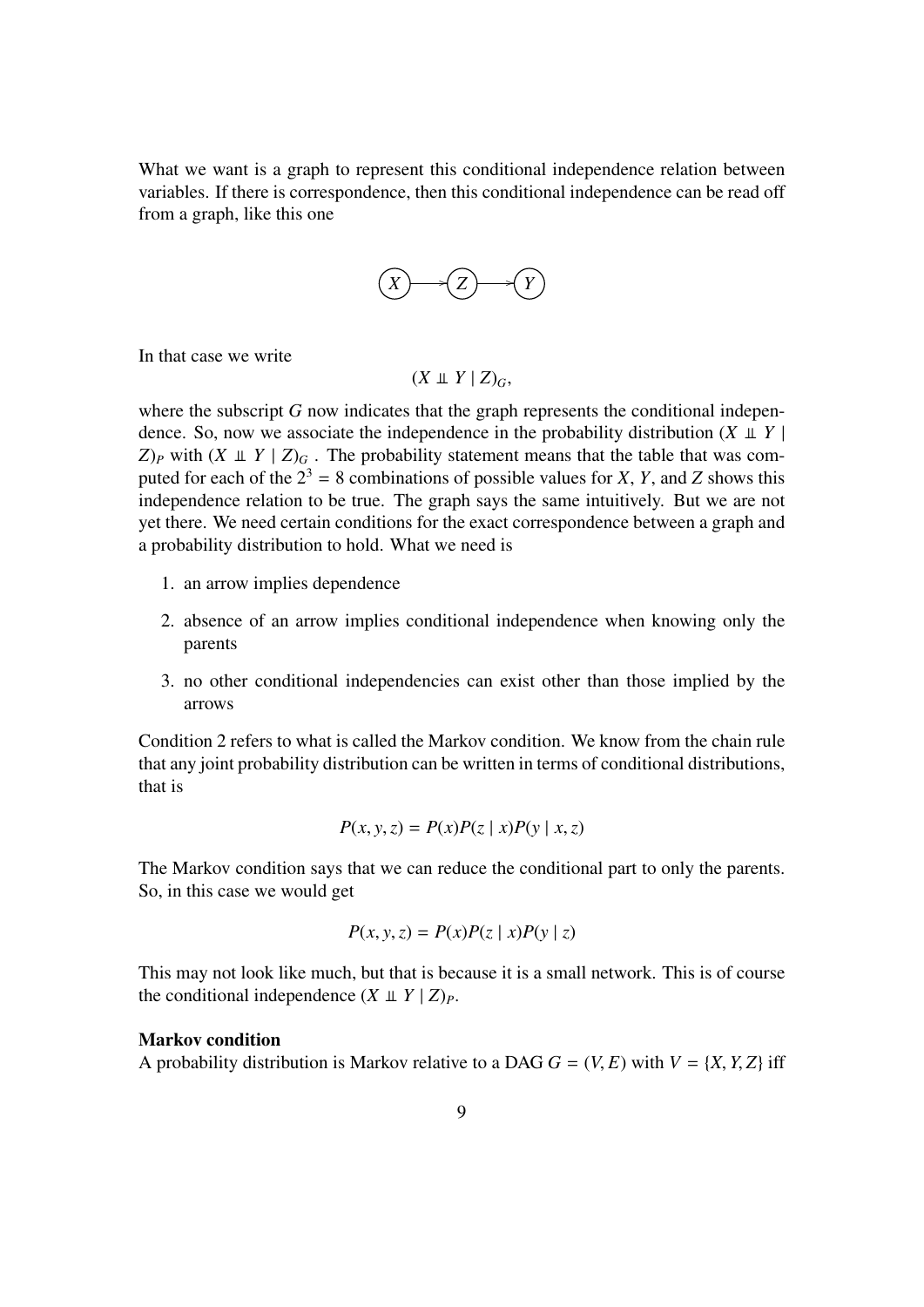for each  $U \in V$ , *U* is independent of its nondescendants  $nd_u$  (without *U* itself) given the parents *pa<sup>u</sup>* of *U*. So,

$$
(X \perp m d_x | pa_x)P \Leftrightarrow P(x | y, z) = P(x)
$$
  
\n
$$
(Z \perp m d_z | pa_z)P \Leftrightarrow P(z | x) = P(z | x)
$$
  
\n
$$
(Y \perp m d_y | pa_y)P \Leftrightarrow P(y | x, z) = P(y | z)
$$

The important consequence is that if the pair *G* and *P* is Markov, then we have the easy factorization.

### Markov compatibility

If *P* is Markov relative to *G*, then the joint probability can be written as the product of conditional distributions of all variables given the parents. And so

$$
P(x, y, z) = P(x)P(z | x)P(y | z)
$$

We now have a correspondence between a DAG and a probability distribution. And we can get from the conditional probabilities to the joint distribution.

*Example*. Consider the graph  $G_1$  that represents *P* for the 13 objects and their corresponding conditional probabilities



Then the joint probability is the product of the conditional probabilities if *P* is Markov with respect to  $G_1$ . So,

$$
P(X = 1, Y = s, Z = b) = \frac{2}{13}
$$
  
=  $P(X = 1)P(Z = b | X = 1)P(Y = s | Z = b)$   
=  $\frac{5}{13} \frac{3}{5} \frac{2}{3}$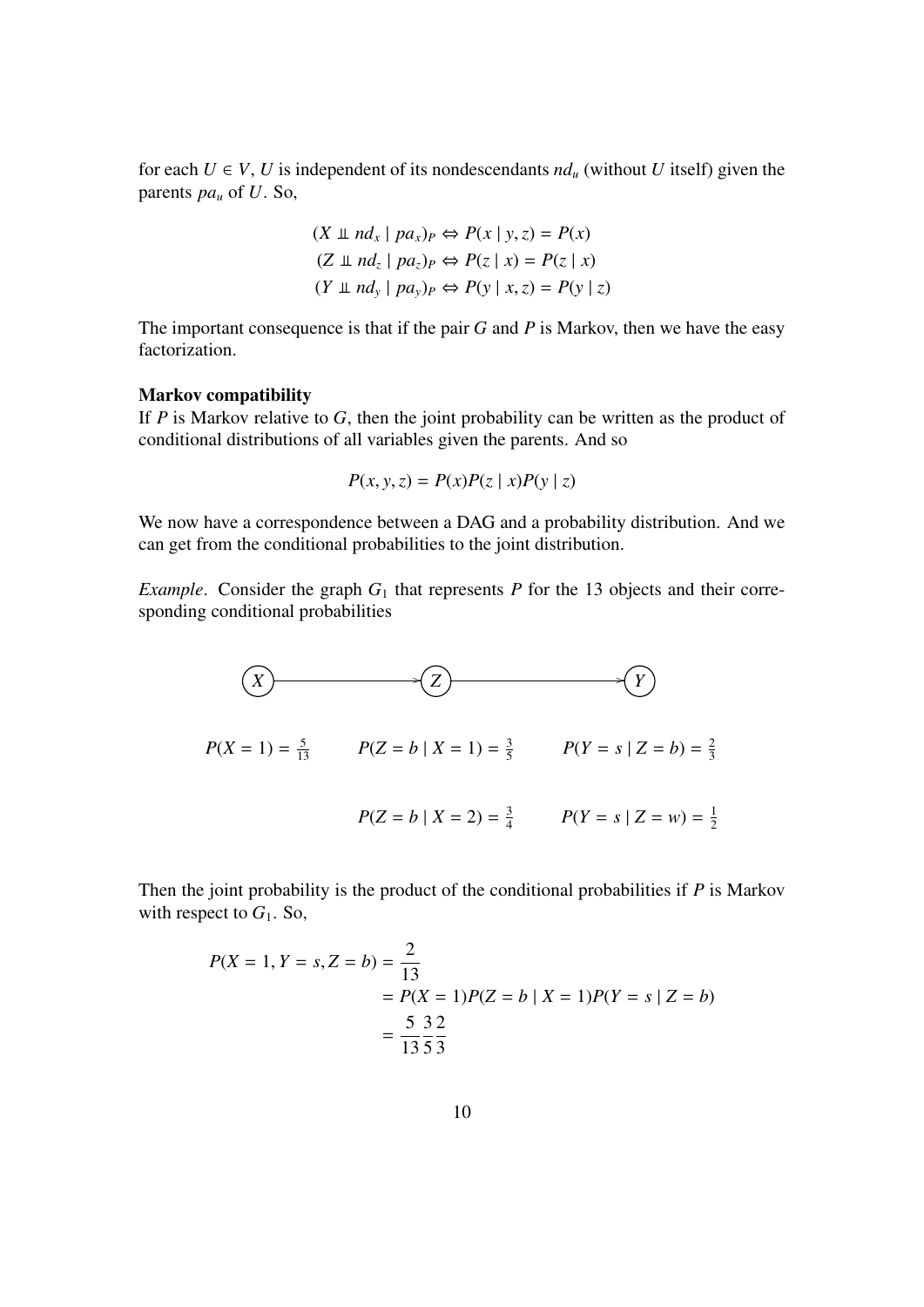If you finish this list for all  $2<sup>3</sup>$  possible combinations of *X*, *Y*, and *Z*, then you can conclude that the DAG  $G_1$  is a representation of  $P$  and so that it is Markov relative to *G*1. However, there is nothing to say that this is the only DAG that leads to a product of conditional distributions which constitute the joint probability  $P$ . The DAG  $G_2$  has the following properties



For these conditional distributions, you can see that it is also Markov compatible, because

$$
P(X = 1, Y = s, Z = b) = \frac{2}{13}
$$
  
=  $P(Z = b)P(X = 1 | Z = b)P(Y = s | Z = b)$   
=  $\frac{9}{13} \frac{12}{33}$ 

So there is no way to decide between these two DAGs based on the information available to us now. These DAGs are both equivalent representations of the joint probability distribution *P* of the objects.

An important way to get to the conditional independencies is by considering how 'information' from nodes is transferred across the DAG. If it is possible to determine a way to read off the DAG how information can be blocked by certain nodes, then it may be possible to determine which variables are conditionally independent in the distribution. This is done by a criterion called *d*-separation (*d* for dependent). This provides a strong procedure to determine conditional independencies by reading DAGs.

# *d*-separation

Two disjoint sets of variables *X* and *Z* are *d*-separated by another disjoint set *Y* iff either

- 1. a chain  $i \rightarrow m \rightarrow i$  or a fork  $i \leftarrow m \rightarrow i$  with m in the set *Y*; or
- 2. there is a collider  $i \rightarrow m \leftarrow j$  with *m* nor any descendants in *Y*